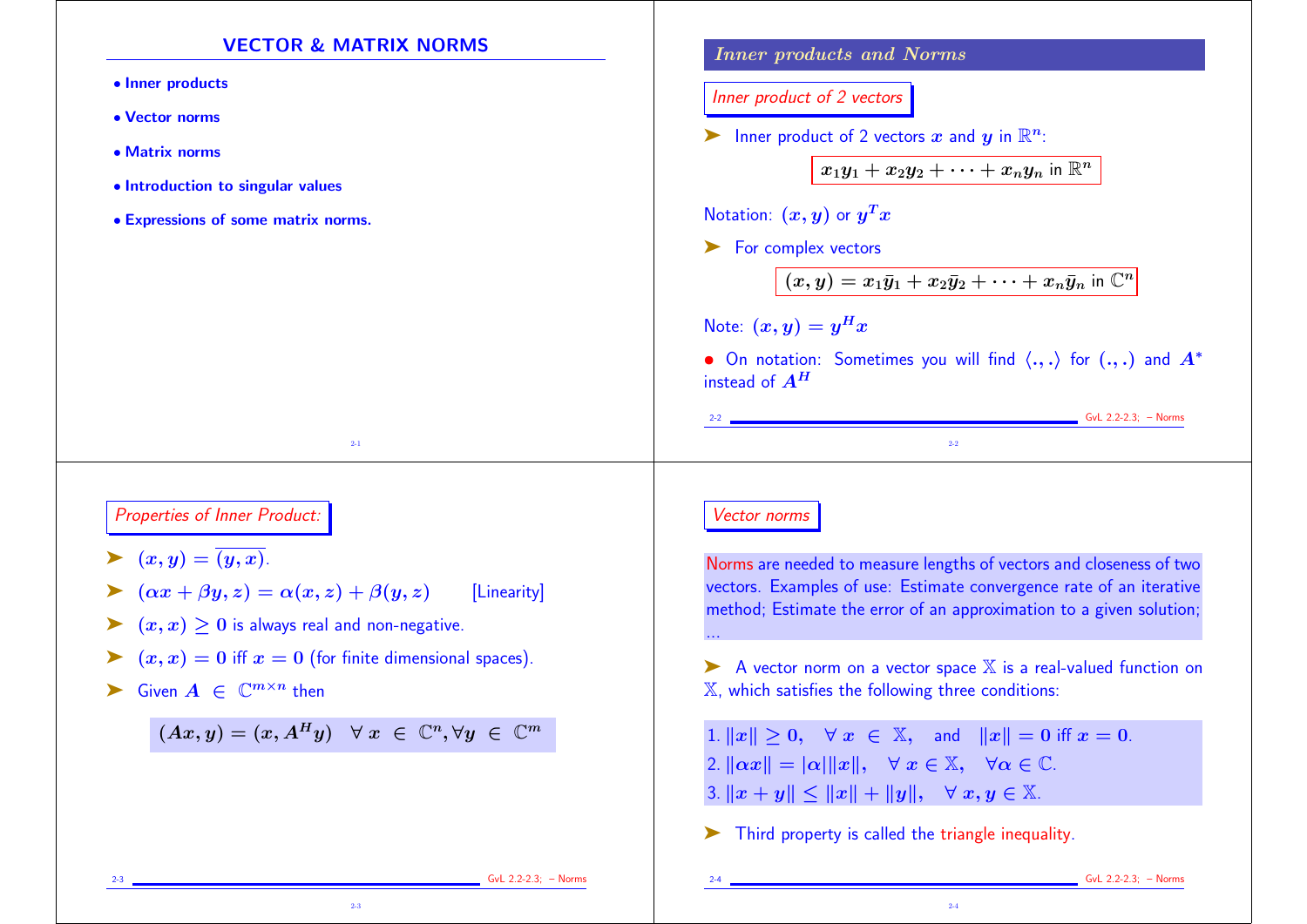Important example: Euclidean norm on  $\mathbb{X} = \mathbb{C}^n$ ,

 $||x||_2 = (x,x)^{1/2} = \sqrt{|x_1|^2 + |x_2|^2 + \ldots + |x_n|^2}$ 

 $\boxed{\mathbb{Z}_{91}}$  Show that when Q is orthogonal then  $||Qx||_2 = ||x||_2$ 

➤ Most common vector norms in numerical linear algebra: special cases of the Hölder norms (for  $p > 1$ ):

 $\sqrt{\mathbb{Z}_{D2}}$  Find out (online search) how to show that these are indeed norms for any  $p > 1$  (Not easy for 3rd requirement!)



 $|(x,y)|\leq \|x\|_p\|y\|_q \text{ , with } \frac{1}{p}+\frac{1}{q}=1$ 

 $\boxed{\mathbb{Z}_{5}}$  Second triangle inequality:  $\boxed{\Vert x \Vert - \Vert y \Vert \Vert \leq \Vert x - y \Vert}$ .

 $\boxed{\mathbb{Z}_{96}}$  Consider the metric  $d(x, y) = max_i |x_i - y_i|$ . Show that any norm in  $\mathbb{R}^n$  is a continuous function with respect to this metric.

2-7

 $\overline{\mathbb{Z}_{\scriptscriptstyle 38}}$  Show that for any  $x\colon \;\;\frac{1}{\sqrt{n}}\|x\|_1\leq \|x\|_2\leq \|x\|_1$ 

**Property:**  $\triangleright$  Limit of  $||x||_p$  when  $p \to \infty$  exists:

 $\triangleright$  Defines a norm denoted by  $\Vert . \Vert_{\infty}$ .

 $\lim_{p\to\infty} \|x\|_p = \ \max_{i=1}^n |x_i|$ 

 $\boxed{\mathbb{Z}_{99}}$  What are the "unit balls"  $B_p = \{x \mid ||x||_p \leq 1\}$  associated with the norms  $\|.\|_p$  for  $p = 1, 2, \infty$ , in  $\mathbb{R}^2$ ?

2-7 GvL 2.2-2.3; – Norms

 $GvL$  2.2-2.3; – Norms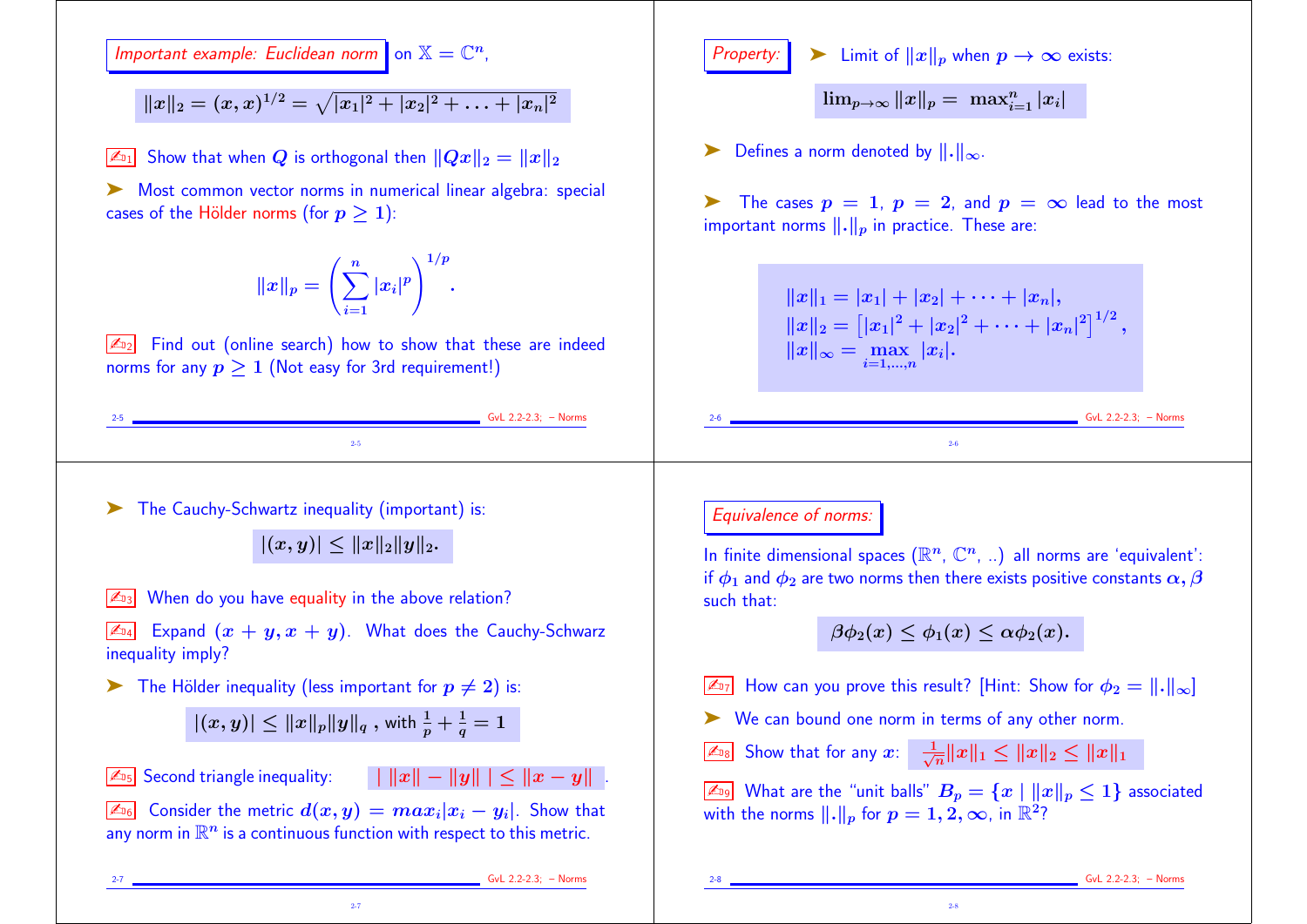## Convergence of vector sequences

A sequence of vectors  $x^{(k)}, k = 1, \ldots, \infty$  converges to a vector x with respect to the norm  $\|.\|$  if, by definition,

$$
\lim_{k\to\infty} \|x^{(k)}-x\|=0
$$

ightharpoontent point: because all norms in  $\mathbb{R}^n$  are equivalent, the convergence of  $x^{(k)}$  w.r.t. a given norm implies convergence w.r.t. any other norm.

▶ Notation:

$$
\lim_{k\to\infty}x^{(k)}=x
$$

2-9

 $GvL$  2.2-2.3; – Norms

## Matrix norms

 $\blacktriangleright$  Can define matrix norms by considering  $m \times n$  matrices as vectors in  $\mathbb{R}^{mn}$ . These norms satisfy the usual properties of vector norms, i.e.,

1.  $||A|| \geq 0$ ,  $\forall A \in \mathbb{C}^{m \times n}$ , and  $||A|| = 0$  iff  $A = 0$ 2.  $\|\alpha A\| = |\alpha| \|A\|, \forall A \in \mathbb{C}^{m \times n}, \ \forall \alpha \in \mathbb{C}$ 3.  $||A + B|| \le ||A|| + ||B||, \forall A, B \in \mathbb{C}^{m \times n}$ .

➤ However, these will lack (in general) the right properties for composition of operators (product of matrices).

2-11

 $\triangleright$  The case of  $\Vert . \Vert_2$  yields the Frobenius norm of matrices.

Example: The sequence

$$
^{(k)}=\left( \frac{1+1/k}{\frac{k}{k+\log _{2}k}}\right)
$$

 $\boldsymbol{x}$ 

converges to

 $x = \begin{pmatrix} 1 \\ 2 \end{pmatrix}$  $\left(1\right)$  $1\setminus$ 0  $\sum_{i=1}^{n}$  $\mathbf{I}$ 

 $\blacktriangleright$  Note: Convergence of  $x^{(k)}$  to  $x$  is the same as the convergence of each individual component  $x_i^{(k)}$  of  $x^{(k)}$  to the corresoponding component  $x_i$  of  $x$ .

► Given a matrix A in  $\mathbb{C}^{m \times n}$ , define the set of matrix norms

2-10

$$
\|A\|_p = \max_{x \in \mathbb{C}^n, \; x \neq 0} \frac{\|Ax\|_p}{\|x\|_p}.
$$

➤ These norms satisfy the usual properties of vector norms (see previous page).

2-12

- $\blacktriangleright$  The matrix norm  $\lVert . \rVert_p$  is induced by the vector norm  $\lVert . \rVert_p$ .
- Again, important cases are for  $p = 1, 2, \infty$ .

Show that 
$$
||A||_p = \max_{x \in \mathbb{C}^n, ||x||_p = 1} ||Ax||_p
$$

 $GvL$  2.2-2.3; – Norms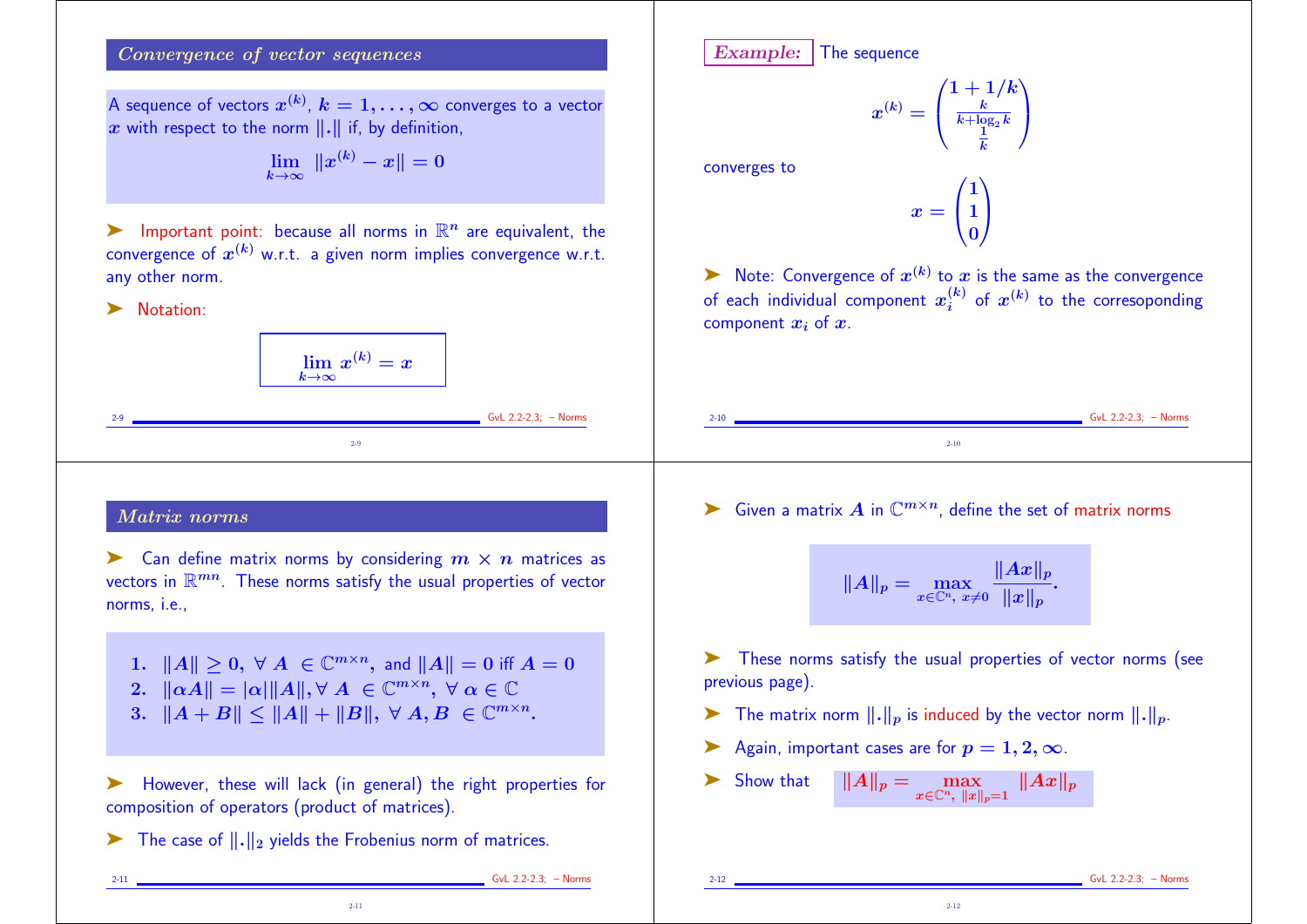

2-15 GvL 2.2-2.3; – Norms

2-16 GvL 2.2-2.3; – Norms